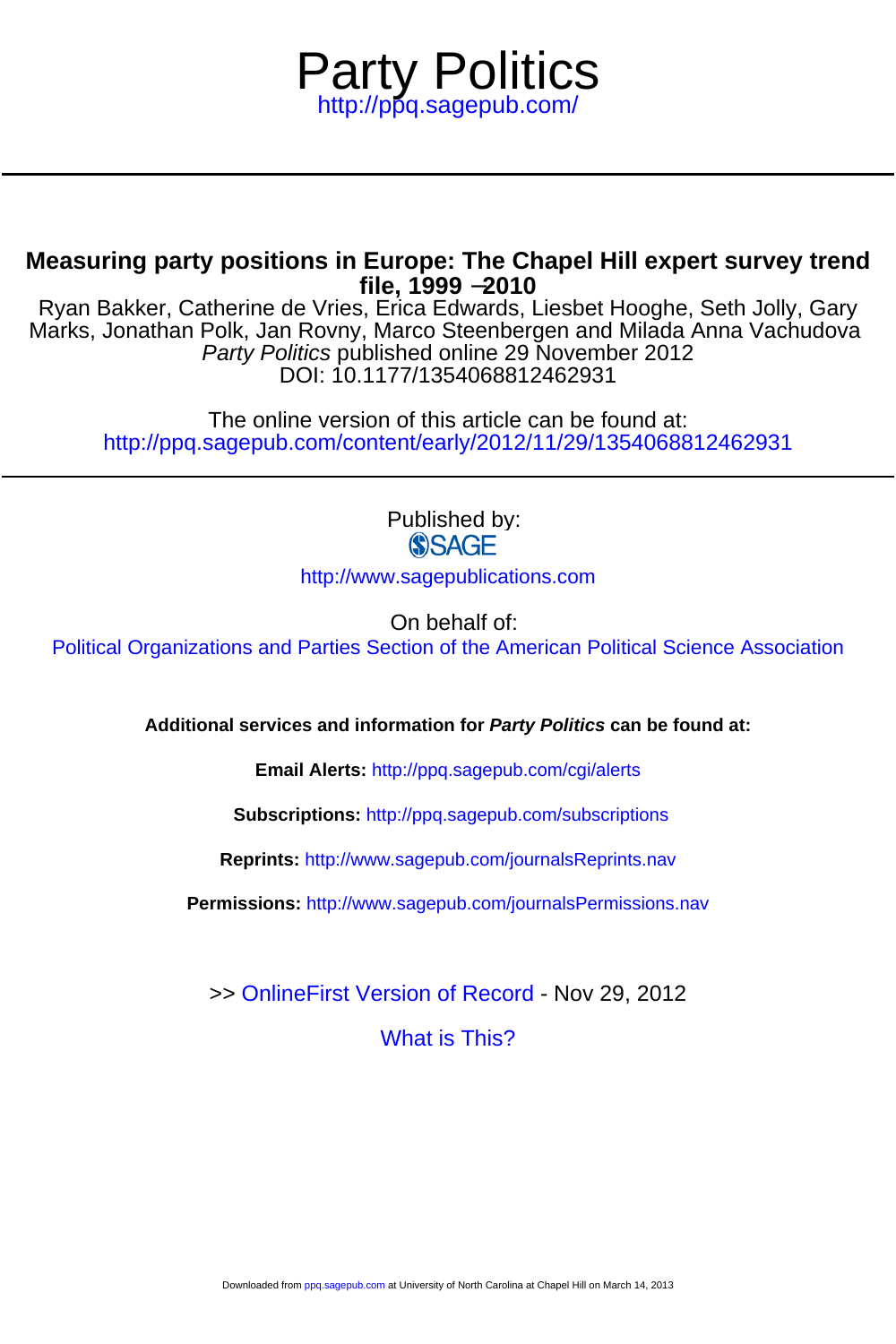## PARTY **POLITICS**

## Article

Measuring party positions in Europe: The Chapel Hill expert survey trend file, 1999–2010

Party Politics 1–15 ª The Author(s) 2012 Reprints and permission: sagepub.co.uk/journalsPermissions.nav DOI: 10.1177/1354068812462931 ppq.sagepub.com



Ryan Bakker University of Georgia, USA

Catherine de Vries University of Oxford, UK

Erica Edwards University of North Carolina, USA

Liesbet Hooghe University of North Carolina, USA; VU University Amsterdam, Netherlands

Seth Jolly Syracuse University, USA

Gary Marks University of North Carolina, USA; VU University Amsterdam, Netherlands

Jonathan Polk University of Gothenburg, Sweden

Jan Rovny University of Gothenburg, Sweden

Marco Steenbergen University of Zurich, Switzerland

Milada Anna Vachudova

University of North Carolina, USA

Corresponding author: Ryan Bakker, University of Georgia, 416 Baldwin Hall, Athens, GA 30602, USA. Email: rbakker@uga.edu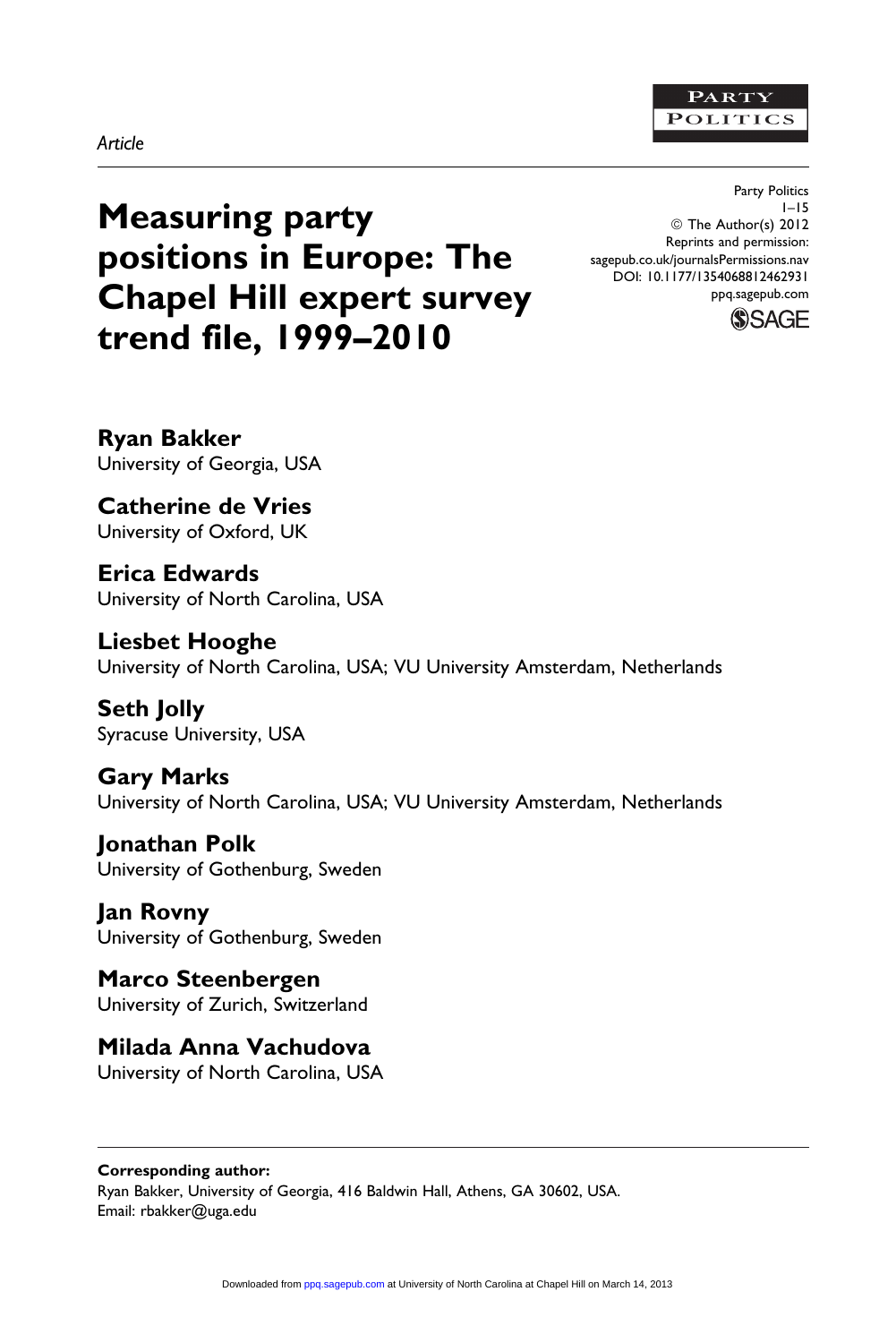## **Abstract**

This article reports on the 2010 Chapel Hill expert surveys (CHES) and introduces the CHES trend file, which contains measures of national party positioning on European integration, ideology and several European Union (EU) and non-EU policies for 1999-2010. We examine the reliability of expert judgments and cross-validate the 2010 CHES data with data from the Comparative Manifesto Project and the 2009 European Elections Studies survey, and explore basic trends on party positioning since 1999. The dataset is available at the CHES website.

## Keywords

European politics, expert surveys, party politics, reliability and validity

Paper submitted 4 June 2012; accepted for publication 12 August 2012

## Introduction

Causal inference on political competition requires systematic knowledge of the positions that political parties take in a political space. Much scholarly effort has been dedicated to the measurement of party positions by means of manifestos, roll-call data, voter placements and expert judgments. Expert surveys have some notable advantages. They allow researchers to obtain positions for a large number of parties irrespective of their size, parliamentary status, whether they have a manifesto or not, and independent from the electoral cycle (Benoit and Laver, 2006; Hooghe et al., 2010; Rohrschneider and Whitefield, 2009).

This article provides a comprehensive report of 2010 national party positioning on ideology, European integration and 13 policies in 28 countries based on expert judgments. These data are the most recent wave of the Chapel Hill Expert Survey (henceforth CHES) collected at regular intervals since 1999 and now bundled in a trend file combining four waves: 1999, 2002, 2006 and  $2010<sup>1</sup>$ . This article has three distinct goals. First, we briefly describe the coverage, focus and question wording of the CHES data project. Second, we analyse changes in party positioning over time in Western and Eastern Europe. Finally, we examine the reliability and validity of the 2010 CHES party placements.

# The Chapel Hill expert surveys

CHES collects policy and ideological stances of the leadership of national political parties for all member states of the European Union (EU) other than Cyprus, Luxembourg and Malta. The 2010 wave also encompasses two non-EU European countries, Norway and Switzerland, as well as recent EU member Croatia and long-time candidate Turkey. The 2010 survey was conducted in the spring of 2011 and covers 237 national parties in these 28 countries. $<sup>2</sup>$ </sup>

CHES data serve two main purposes. First, the surveys monitor the ideological positioning of parties on a general left–right dimension and, since 1999, also on the economic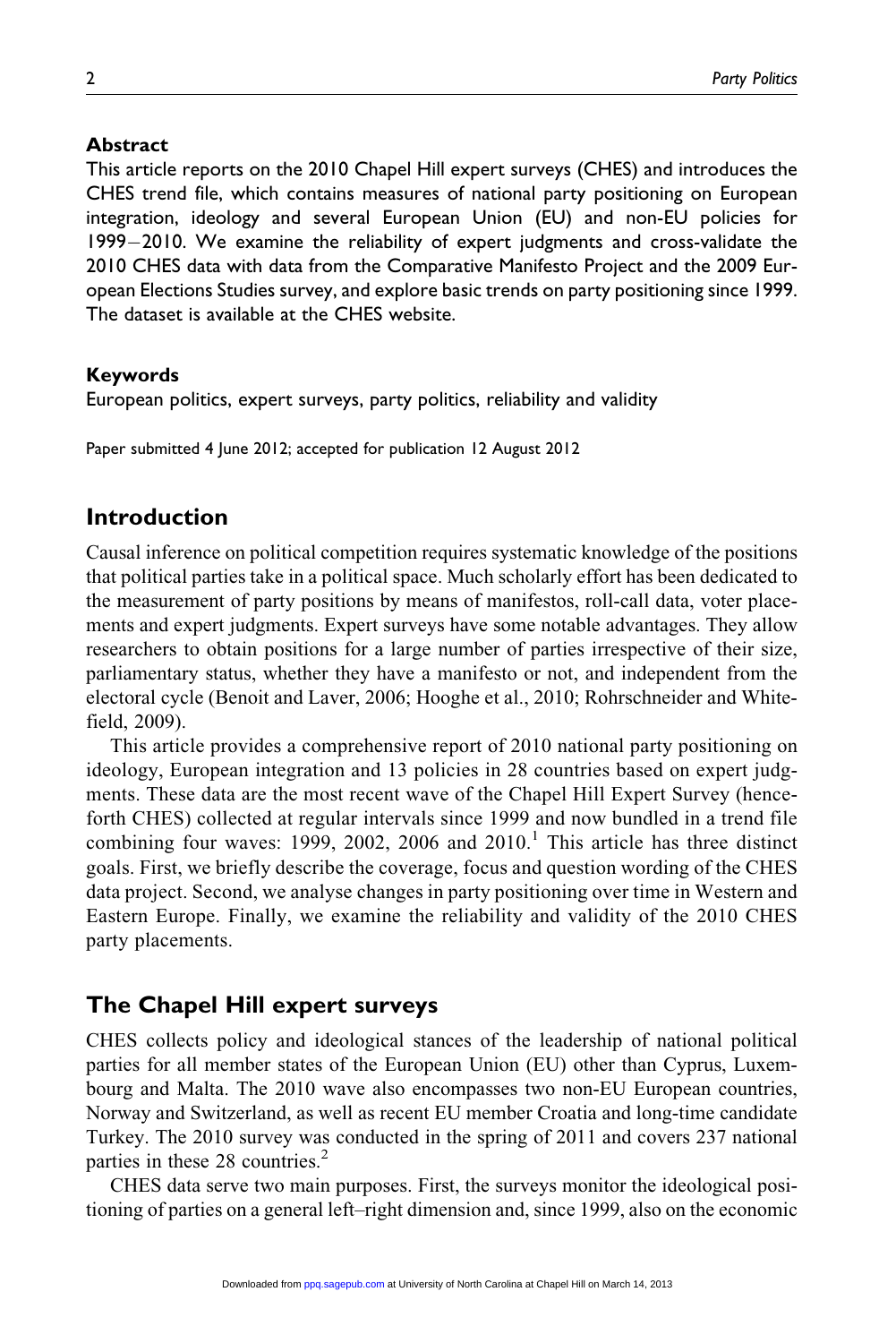left–right and the social left–right dimension ('new politics' or green/alternative/libertarian (GAL) to traditional/authoritarian/nationalist (TAN) dimension). Second, the surveys bring together data on party stances towards the EU. As such, the data have allowed researchers to investigate dynamic trends in party positions, and track the relationships between the ideological placement of parties and their position on European integration. For example, while in 1984 the relationship between left–right ideology and support for the EU was largely linear, from 1992 until 2002 the association resembles an inverted U-curve where opposition towards the EU is found on the leftwing and right-wing poles of the political spectrum (Hooghe et al., 2002).

The core of the CHES questionnaire consists of four items: (1) general party positioning on the left–right dimension, (2) party positioning on economic left–right, (3) party positioning on the GAL–TAN dimension, and (4) general party positioning on European integration.<sup>3</sup> The wording has remained essentially identical throughout the period (for discussion of question wording in the 2002 and 2006 surveys, see Hooghe et al., 2010). The following question wordings were used in the 2010 CHES round:

General Left–Right: 'We now turn to a few questions on the ideological positions of political parties in [country] in 2010. Please tick the box that best describes each party's overall ideology on a scale ranging from 0 (extreme left) to 10 (extreme right).'

Economic Left–Right: 'Parties can be classified in terms of their stance on economic issues. Parties on the economic left want government to play an active role in the economy. Parties on the economic right emphasize a reduced economic role for government: privatization, lower taxes, less regulation, less government spending, and a leaner welfare state.' An 11-point scale ranges from 0 (extreme left) to 5 (center) to 10 (extreme right).

GAL–TAN: 'Parties can be classified in terms of their views on democratic freedoms and rights. ''Libertarian'' or ''postmaterialist'' parties favor expanded personal freedoms, for example, access to abortion, active euthanasia, same-sex marriage, or greater democratic participation. "Traditional" or "authoritarian" parties often reject these ideas; they value order, tradition, and stability, and believe that the government should be a firm moral authority on social and cultural issues.' An 11-point scale ranges from 0 (libertarian/postmaterialist) to 5 (center) to 10 (traditional/authoritarian).

European integration: 'How would you describe the general position on European integration that the party leadership took over the course of 2010?' A 7-point scale ranges from 1 (strongly opposed) to 7 (strongly in favor).

Similar to the 2002 and 2006 wave, the 2010 CHES survey includes questions that gauge party position on the following EU policies: cohesion policy, internal market, foreign and security policy, European parliament and enlargement to Turkey. For the first time, experts also placed political parties on the EU benefit question, which is a staple question in Eurobarometer surveys. As in 2006, the 2010 edition includes questions on positioning and salience for the 13 policy dimensions originally surveyed by Benoit and Laver (2006), including positions on taxation, redistribution, law and order and immigration. While the trend file allows for time-series analysis of general trends in party positions on major dimensions, these more specific policies allow researchers to analyse the relationships between specific issues and more general dimensions in all countries.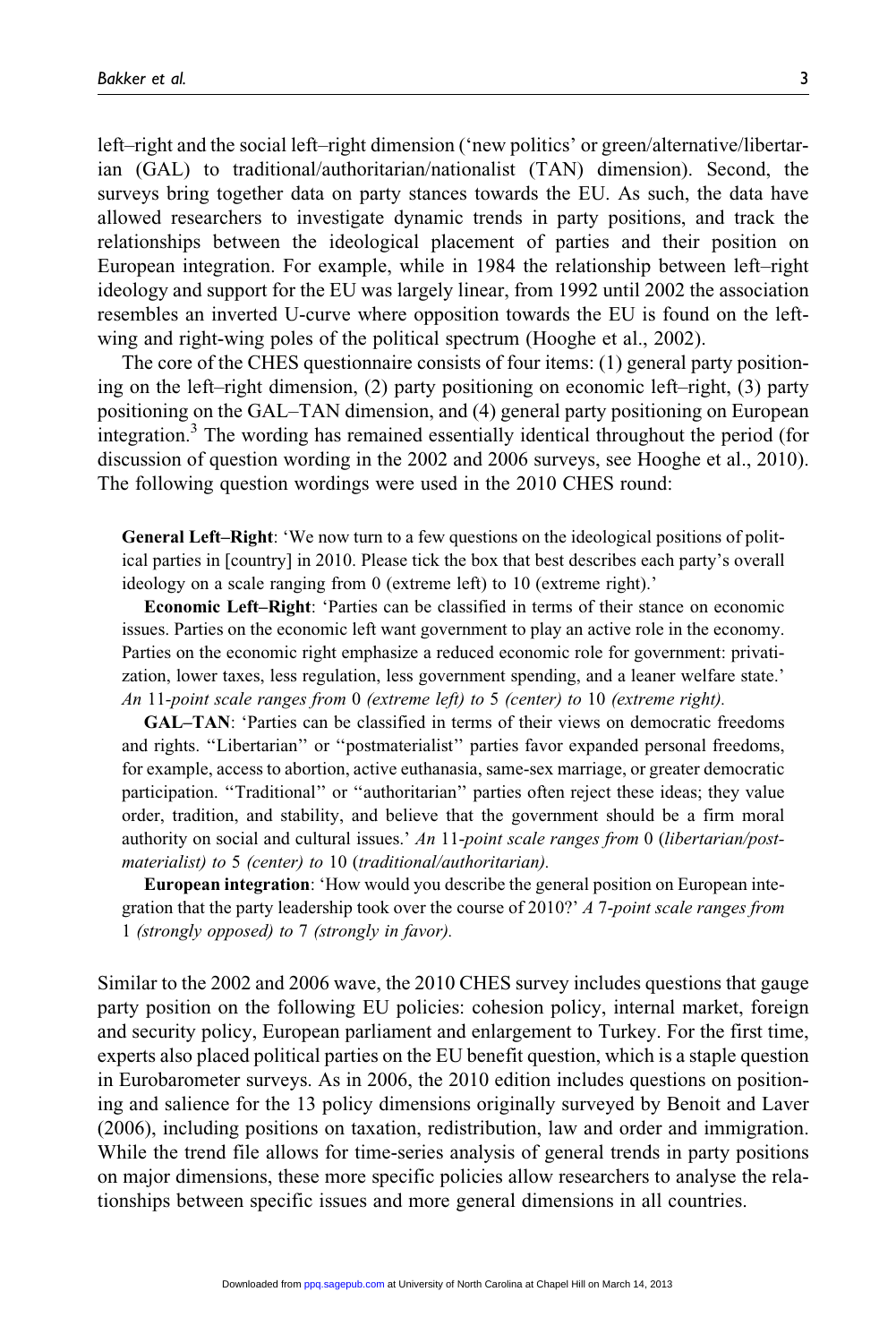## Exploring trends in the CHES data

The CHES trend file enables us to inspect the dynamics of the ideological and policy stances of political parties in East and West over more than a decade. The average level of party support for European integration in EU-14 member states was 4.72 (on a 7-point scale where 7 represents strong support for integration) in 1999. Support for integration increased to 5.21 in 2002 before dropping to 4.78 in 2006 and to 4.59 in  $2010<sup>4</sup>$  Average party support for European integration has been relatively high and quite stable in the 10 Central and Eastern European countries (CEEC) that joined the EU in 2004 and 2007. Their average score was 5.39 in 2002, 5.45 in 2006 and 5.26 in 2010, and these small changes in position are not statistically significant. These data show that support for integration is higher and more stable among the parties of the CEEC than among the parties of the EU-14. $5$ 

Average scores mask interesting differences across party families as well as between East and West. Figures 1 and 2 disaggregate these data to present the degree to which party families across Europe have changed their positions toward EU integration. The vertical dotted line represents average support for the EU across party families within each sample (EU-14 or CEEC, respectively). $<sup>6</sup>$ </sup>

From 1999 to 2010 in the West, opposition to European integration was two-sided, with the populist right joining the extreme left in resisting further integration. This represents a change from the 1980s when opposition to integration was almost exclusively an economic left phenomenon. Among the parties most strongly opposed to further integration in 2010 were the British National Party and the Mouvement pour la France, both extreme right parties, and the Democratic Unity Coalition in Portugal and *Enhedslisten* in Denmark, both of the extreme left. This pattern is also present in the East between 2002 and 2010, although less pronounced.

Liberals remain the strongest supporters of further integration, and are joined by Christian democrats and social democrats in many countries in the West. The confidence intervals around the means show remarkable cohesion among these mainstream pro-EU party families. A similar pattern holds in the CEECs, with liberals emerging as the most pro-Europe party family in each of the survey years, though the regionalist, socialist and Christian democratic parties are not far behind.

Green parties experience the greatest change in position. They were, on average, neutral or Euroskeptic in 1999. By 2010 every green party in the EU-14 had become supportive of further integration. The Irish Greens, for example, were Euroskeptic in 1999 (2.3 on the 7-point scale), but by 2010 became a supporter of further European integration (5.0). Green parties increasingly see European integration as a means of advancing pro-environment policies, and the EU is also consistent with their cosmopolitanism and their counter-opposition to the populist right on immigration and national sovereignty.

A second focus of the CHES data is to monitor ideological positioning of political parties on a general left–right dimension and on the economic left–right and the GAL–TAN (or social left–right) dimensions. The data enable us to track the changing relationship between general left–right ideology and party support for European integration over time. In 1999 and 2002, opposition to integration was concentrated in both the extreme left and populist right, creating an inverted U-curve for Western Europe.<sup>8</sup>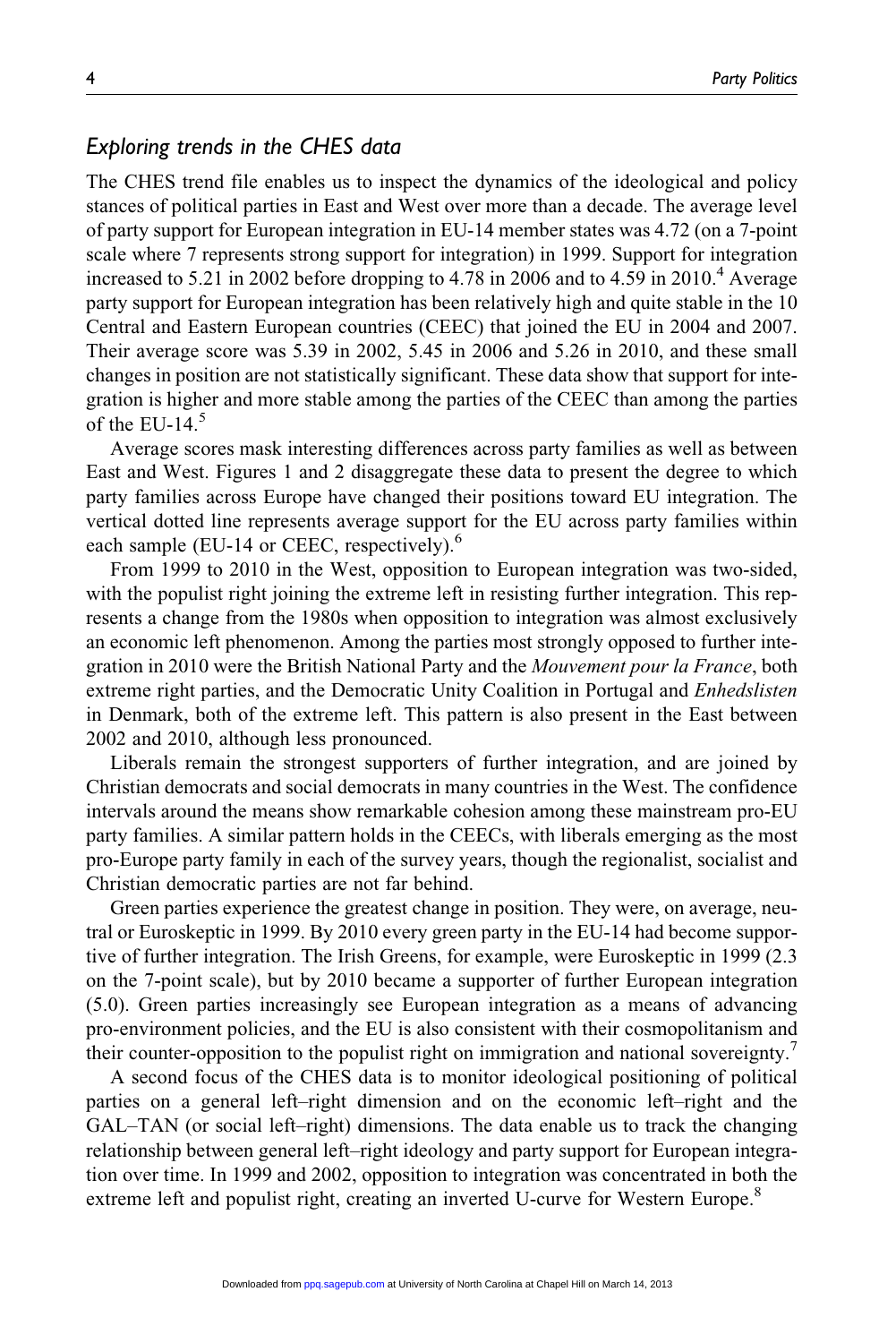

Figure 1. EU-14 mean party family position toward EU.

By 2010, however, this relationship had become slightly more complicated as some parties in the centre of the general left–right scale were now placed lower on the EU integration scale, while parties on the centre–left and centre–right are the most pro-EU. The majority of the centrist parties with relatively low support for integration, such as the True Finns and Sweden's June List, are located in Scandinavian countries. The inverted U-curve is discernible in the East as well, though the pattern is less pronounced than in the older EU member states. Although interesting differences between the parties of Eastern and Western Europe remain, the CHES data indicate that the relationship between general left–right ideology and support for European integration are increasingly similar in both parts of Europe. Figure 3 displays these results.

Charting patterns of support and opposition to European integration on the economic left–right and GAL–TAN axes allows us to further explore the inverted U-curve. In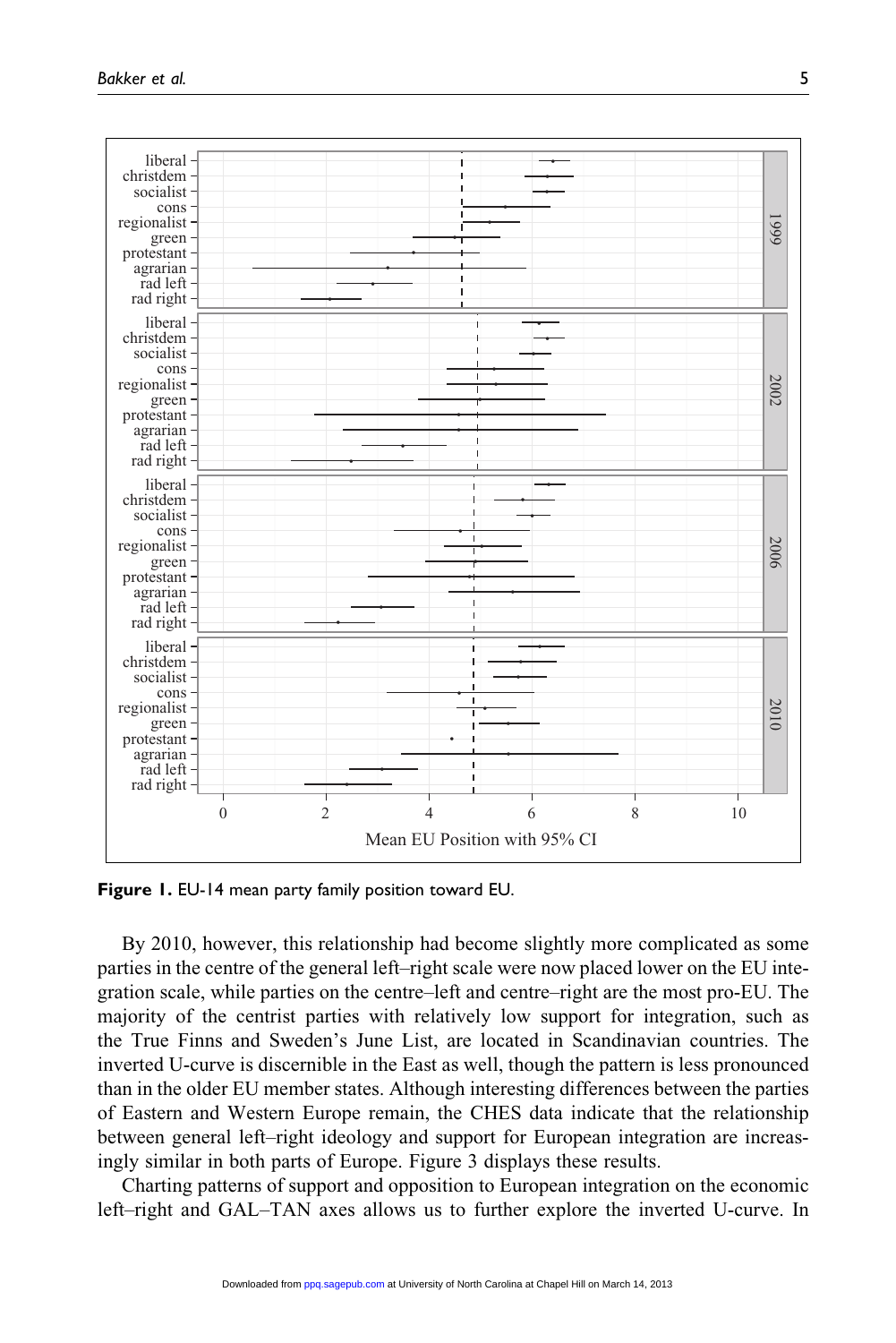

Figure 2. CEEC mean party family position toward EU.

Figures 4 and 5, we first create scatterplots using economic and social left–right positions for all parties, and then we label these parties as pro-EU (support for EU greater than 4.5), ambivalent (support between 3.5 and 4.5) or anti-EU (support less than 3.5). These figures show that opposition is concentrated among TAN parties and extreme left parties, particularly in 1999 and 2002. However, Figure 4 shows that in Western Europe these two ideological extremes are represented by distinct parties, such as the French Communist party and the Front National, found in different parts of the ideological space. By 2010, anti-EU parties in the West entered the centre of the political space. In contrast, Figure 5 shows that in Central and Eastern Europe cultural and economic opposition combine in parties such as the PiS (Polish Law and Justice party) and the NOA (Bulgarian National Union Attack), both of which are in the bottom left quadrant of Figure 5. Few anti-EU parties reside outside the Left/TAN quadrant (cf. Marks et al. 2006).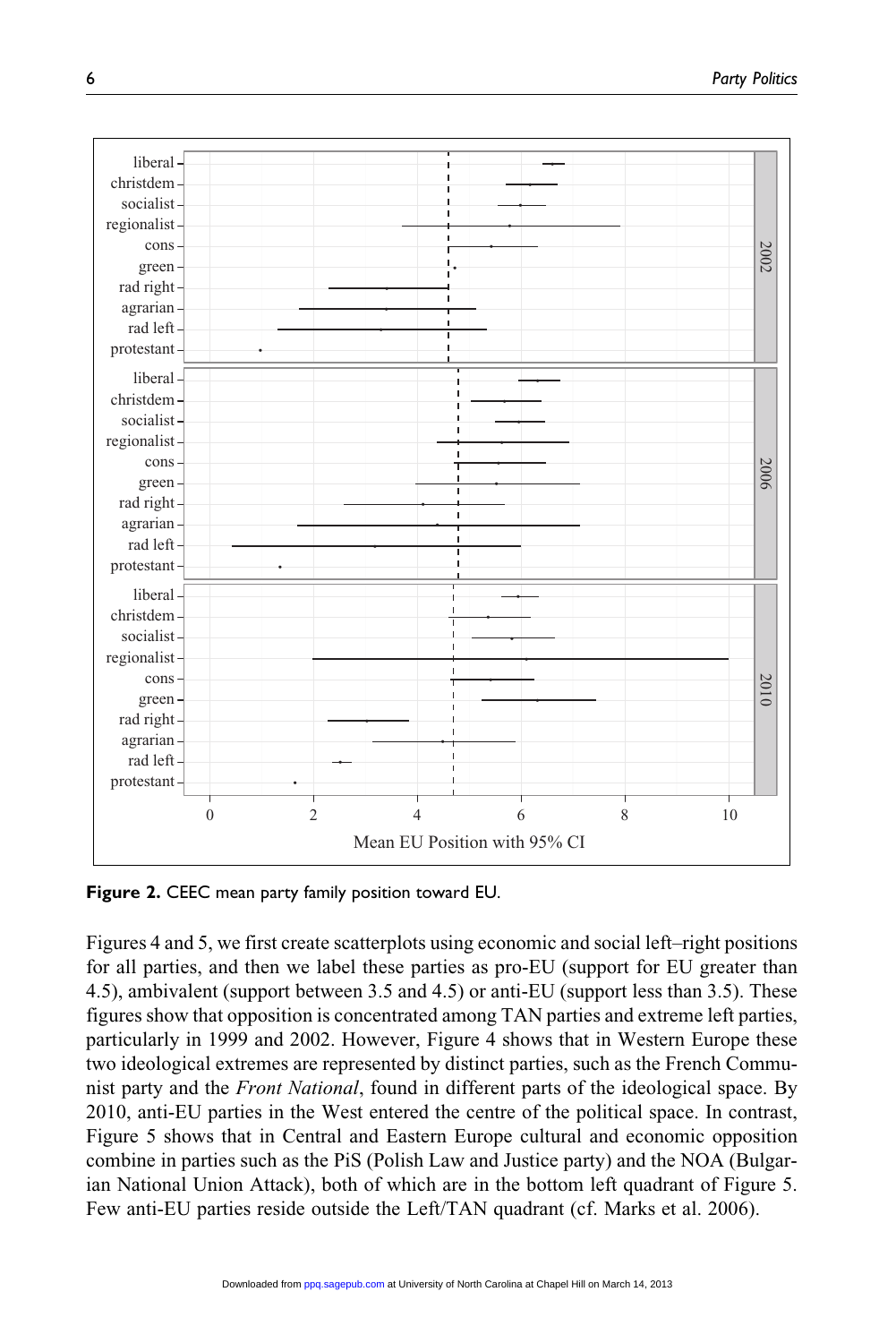

Figure 3. Left–Right and EU position.

# Reliability of the 2010 CHES

Next, we consider the reliability and validity of the CHES data in greater depth. Party positions cannot be observed directly, so researchers must rely on party material or behavioural evidence to infer party stances on major issues or ideological dimensions. The sources may include, for example, party manifestos, television debates, parliamentary speeches or rollcall voting. An alternative strategy is to use survey responses of voters, parliamentarians or third-party experts. Similar to Benoit and Laver (2006) and Rohrschneider and Whitefield (2009), the Chapel Hill Expert Surveys rely on placements by academic experts. Expert surveys have a number of virtues. For one, they can be administered at any time because they do not require specific sources of information, such as electoral manifestos or roll-call votes. Second, the expert survey combines what parties say and what parties do (Netjes and Binnema, 2007). If an expert is asked to place a party on an issue or ideological dimension, she will tap various sources of information, such as a party's manifesto, campaigning and parliamentary behaviour. Finally, expert surveys allow the researcher to ask a common set of questions, whereas roll-call votes or content analysing manifestos require researchers to construct dimensions only inductively.

The CHES project relies on a large pool of experts. Table 1 provides an overview of the number of experts per country used in the 2010 survey: 1,044 experts were contacted and 34.9 percent responded.<sup>9</sup>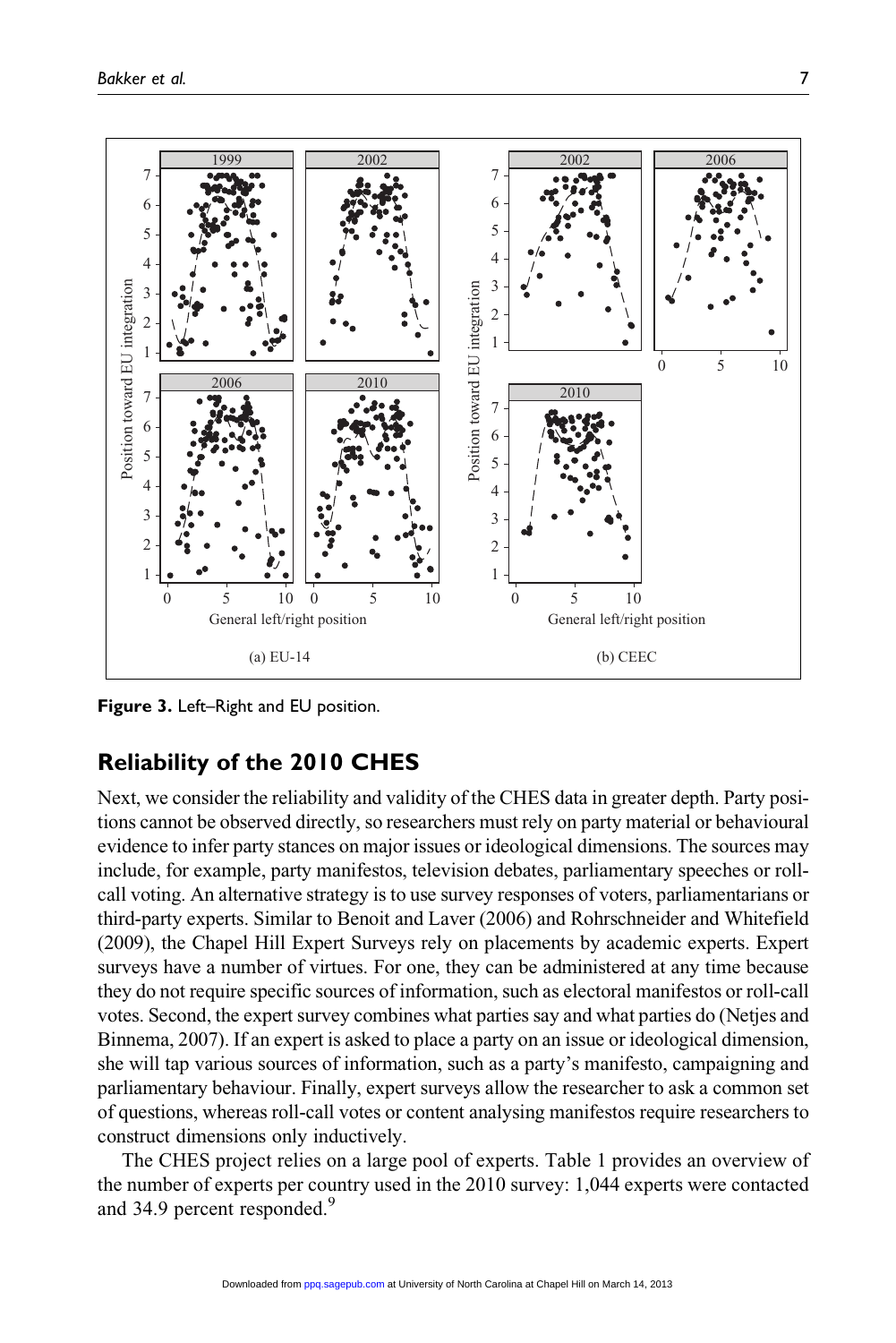

Figure 4. EU-14 Economic left–right, GAL–TAN and EU position.

The number of experts per country and party allows for a more in-depth inspection of the reliability of the CHES experts' placements. One way to assess the reliability of party positions on the four core questions in the survey is to inspect the standard deviations among experts. To what extent do experts agree on the placement of parties on the ideological and EU scales?

Table 2 presents the means and standard deviations of expert scores on four questions covering the main dimensions of EU positioning, left–right (general, economic and social). The cell values are means and standard deviations by country across parties. That is, we compute the average position for each party and the standard deviation of the expert placements for each party. We then compute the mean of these measures. Lower standard deviations indicate more agreement across experts within country.

The standard deviations reported here are quite small, although we find some variation across countries and across issues. For instance, the experts less reliably estimate parties that receive a smaller vote-share, a finding consistent with prior research (Marks et al., 2007).

## Cross-validating the 2010 CHES

In addition to the internal reliability of the CHES data, we examine the validity of the different measures in the survey. Comparing expert surveys with party manifestos, public opinion and surveys of MPs and MEPs, previous research reveals that evaluations of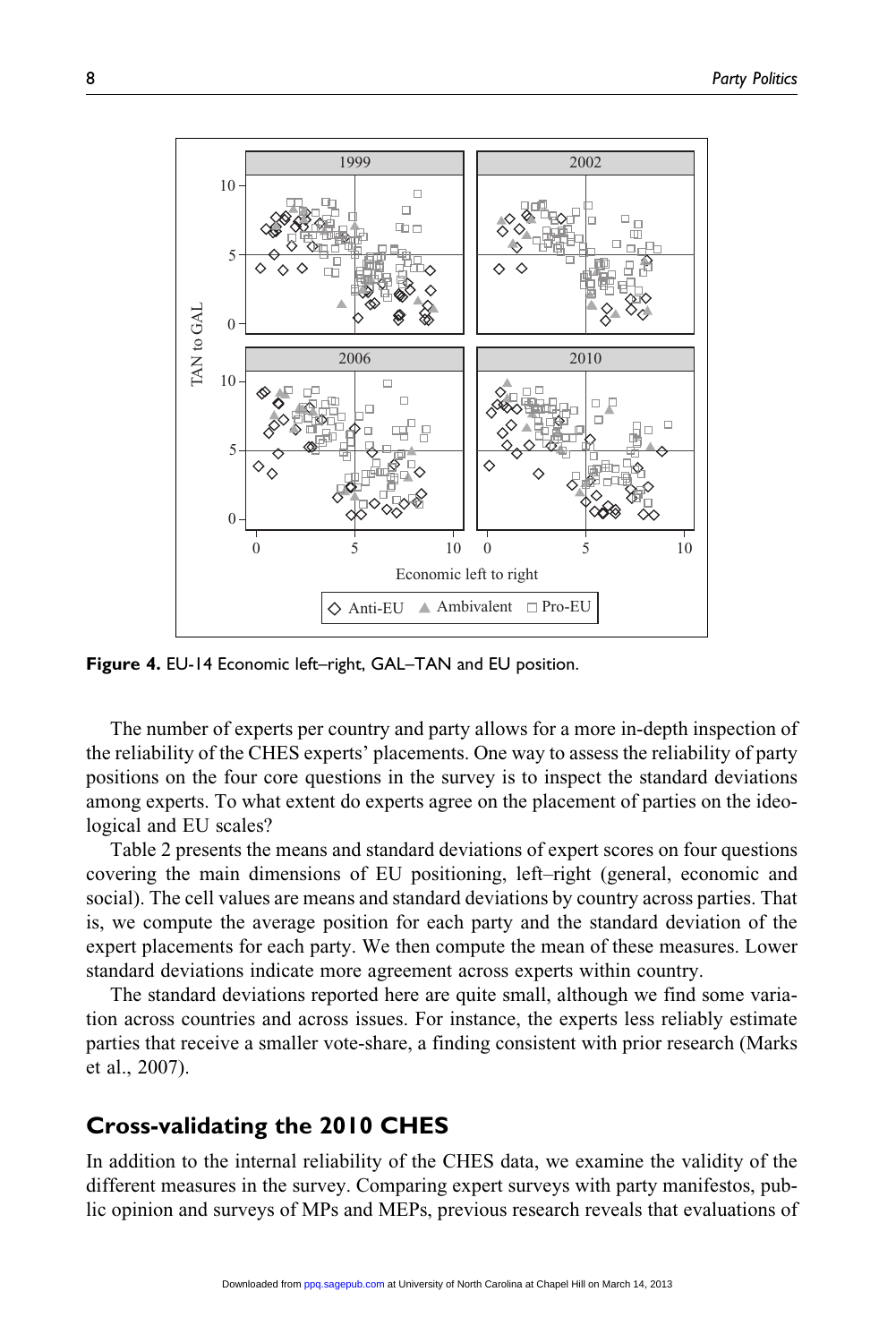

Figure 5. CEEC Economic left–right, GAL–TAN and EU position.

| Country         | No. of<br>parties | No. of<br>experts | Response<br>rate | Country            | No. of<br>parties | No. of<br>experts | Response<br>rate |
|-----------------|-------------------|-------------------|------------------|--------------------|-------------------|-------------------|------------------|
| Austria         | 6                 | 14                | 46.7%            | Latvia             | 10                | 7                 | 25.9%            |
| Belgium         | 14                | 16                | 35.6%            | Lithuania          | П                 | 13                | 31.0%            |
| <b>Bulgaria</b> | 10                | 14                | 31.8%            | <b>Netherlands</b> | 10                | 14                | 41.2%            |
| Czech           | 7                 | 20                | 50.0%            | Norway             | 7                 | п                 | 47.8%            |
| Rep.            |                   |                   |                  |                    |                   |                   |                  |
| Denmark         | 9                 | П                 | 31.4%            | Poland             | 8                 | 15                | 25.%             |
| Estonia         | 6                 | 14                | 34.1%            | Portugal           | 5                 | 6                 | 28.6%            |
| Finland         | 8                 | 10                | 47.6%            | Romania            | 6                 | 23                | 27.1%            |
| France          | 9                 | 9                 | 23.7%            | Slovenia           | 8                 | 13                | 19.7%            |
| Germany         | 6                 | 18                | 36.0%            | Slovakia           | 10                | 15                | 25.4%            |
| Greece          |                   | П                 | 50.0%            | Spain              | 13                | 2                 | 66.7%            |
| Hungary         |                   | 17                | 27.4%            | Sweden             | 10                | 15                | 30.0%            |
| Ireland         | 6                 | 8                 | 34.8%            | Switzerland        | 12                | 12                | 66.7%            |
| <b>Italy</b>    | 14                | 9                 | 27.3%            | UK.                | 8                 | 16                | 34.8%            |
|                 |                   |                   |                  | Total              | 227               | 343               | 32.9%            |

Table 1. Experts and political parties in the 2010 Chapel hill expert survey.

party positioning provided by academic experts and by political actors, particularly MPs and MEPs, are highly correlated (Netjes and Binnema, 2007), that evaluations produced by separately conducted expert surveys are convergent (Whitefield et al., 2007), and that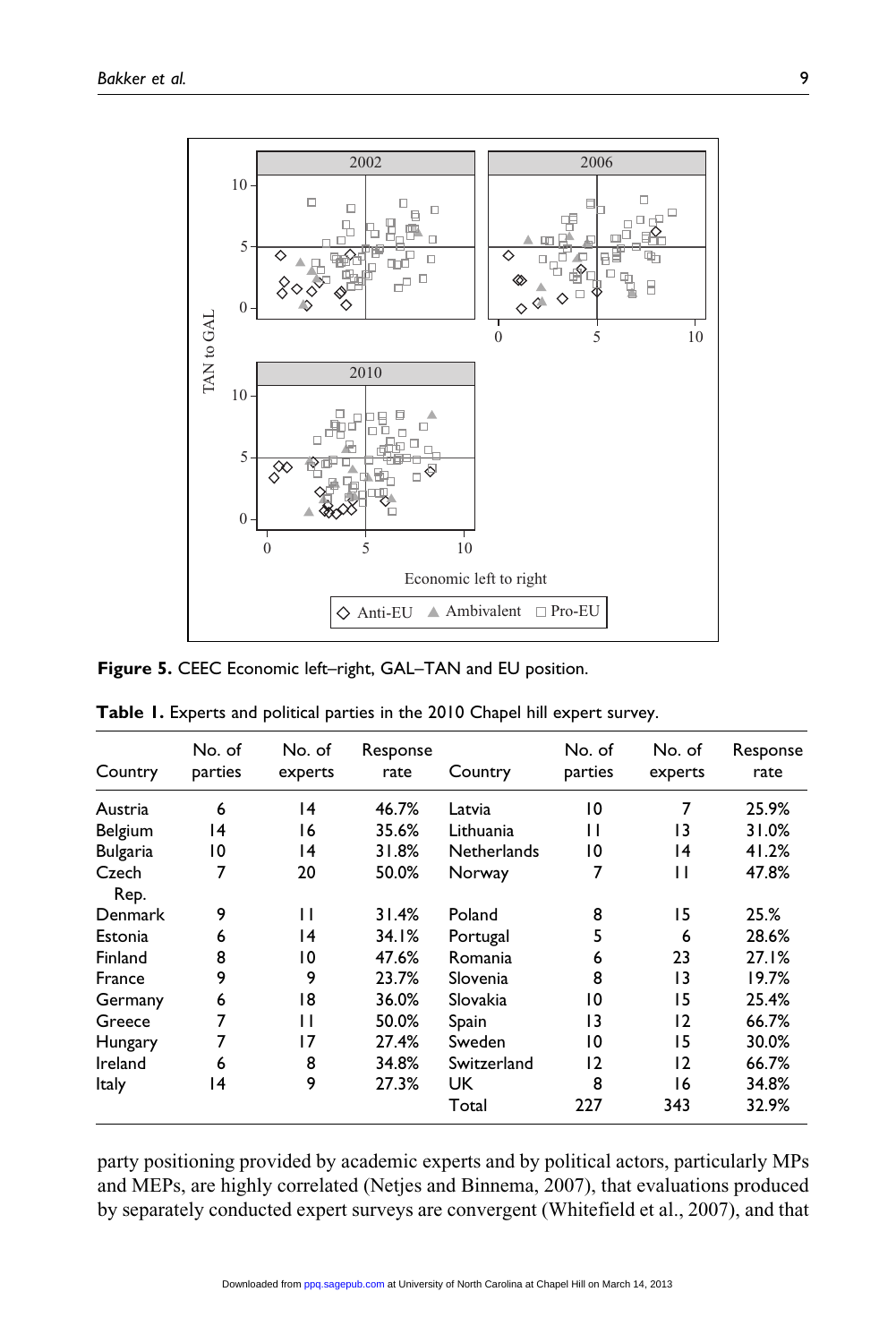| Country            | Position on European<br>integration | General left-right<br>Mean placement (SD) | Economic<br>left-right | <b>GAL-TAN</b> |
|--------------------|-------------------------------------|-------------------------------------------|------------------------|----------------|
| Austria            | 4.33(1.10)                          | 5.78 (0.98)                               | 4.61(1.34)             | 5.69 (1.39)    |
| Belgium            | 5.19(0.95)                          | 5.21(0.95)                                | 5.03(1.05)             | 4.63 (1.26)    |
| <b>Bulgaria</b>    | 5.50(0.93)                          | 5.91 (1.67)                               | 5.09 (1.77)            | 6.48(1.74)     |
| Czech Rep.         | 5.02(0.84)                          | 5.15(1.10)                                | 5.10(1.23)             | 5.02 (1.79)    |
| <b>Denmark</b>     | 4.53(0.83)                          | 5.16(0.82)                                | 5.12(0.95)             | 4.49 (1.38)    |
| Estonia            | 5.93(1.01)                          | 4.93 (1.25)                               | 5.18(1.23)             | 4.97(1.61)     |
| Finland            | 4.97(0.85)                          | 5.35 (0.96)                               | 4.91(0.86)             | 5.10 (1.73)    |
| France             | 4.76 (0.70)                         | 5.24(0.69)                                | 4.24(1.56)             | 4.98 (1.59)    |
| Germany            | 5.35(0.84)                          | 4.72 (0.89)                               | 4.59 (1.09)            | 4.66(1.62)     |
| Greece             | 3.60(0.97)                          | 4.16(1.26)                                | 3.42(1.57)             | 4.99 (1.67)    |
| Hungary            | 5.46 (1.08)                         | 5.88(1.19)                                | 4.30 (2.08)            | 5.43 (1.20)    |
| Ireland            | 4.80 (0.92)                         | 4.21(1.00)                                | 4.17(2.36)             | 4.33 (1.45)    |
| <b>Italy</b>       | 5.14(0.94)                          | 4.22(0.91)                                | 3.85 (1.09)            | 4.15(1.10)     |
| Latvia             | 5.10(1.12)                          | 5.30 (1.28)                               | 5.52 (1.27)            | 5.78 (2.20)    |
| Lithuania          | 5.54 (0.99)                         | 4.89 (1.34)                               | 4.81 (1.50)            | 5.74 (1.67)    |
| <b>Netherlands</b> | 4.15 (0.99)                         | 5.23(0.92)                                | 4.86 $(1.10)$          | 5.23 (1.60)    |
| Norway             | 3.55(0.73)                          | 5.09(0.83)                                | 5.07 (0.88)            | 5.33 (1.47)    |
| Poland             | 4.94 (0.85)                         | 5.37(1.19)                                | 4.14(1.58)             | 5.79 (1.37)    |
| Portugal           | 5.17(0.82)                          | 4.13(0.51)                                | 4.13(0.73)             | 3.96(0.53)     |
| Romania            | 5.73 (0.89)                         | 5.36 (1.93)                               | 4.94 (1.44)            | 5.93 (1.68)    |
| Slovenia           | 5.35(1.16)                          | 5.75(1.51)                                | 5.13(1.44)             | 5.55(1.61)     |
| Slovakia           | 4.81 (1.05)                         | 5.48 (1.09)                               | 5.14(0.98)             | 5.83 (1.78)    |
| Spain              | 5.44 (1.29)                         | 4.39 (0.95)                               | 4.30 $(1.11)$          | 3.94(1.18)     |
| Sweden             | 4.39 (0.85)                         | 5.54(0.94)                                | 5.47 (1.07)            | 4.45 $(2.11)$  |
| Switzerland        | 3.74(0.80)                          | 5.62(0.86)                                | 5.09(0.87)             | 5.36(1.11)     |
| <b>UK</b>          | 3.76(0.72)                          | 5.46 (0.89)                               | 4.84 (1.24)            | 4.81(1.31)     |

Table 2. Descriptive statistics for 2010 CHES.

expert surveys are more consistent with the evaluations of voters and parliamentarians than data currently available from party manifestos (Marks et al., 2007). A detailed examination of the 1999, 2002 and 2006 Chapel Hill dataset confirms these findings (Hooghe et al., 2010; Steenbergen and Marks, 2007).

To cross-validate the 2010 Chapel Hill expert Survey (CHES) we consider two commonly used alternative sources of information about party positions: the 2009 European Election Study (EES, 2009), which captures where voters place parties on different policy issues, and the Comparative Manifesto Project (CMP) dataset (Budge et al., 2001, Volkens et al., 2006, 2010), which infers positions from party electoral manifestos. We consider the most recent coded manifestos in each country; however, given the lag in manifesto coding, the time period of the comparison CMP data spans from 2000 to 2010. Unlike previous rounds, we cannot validate the 2010 CHES survey with another expert survey, as no other comparable expert study is available for this time point.

First, we consider the general left–right dimension.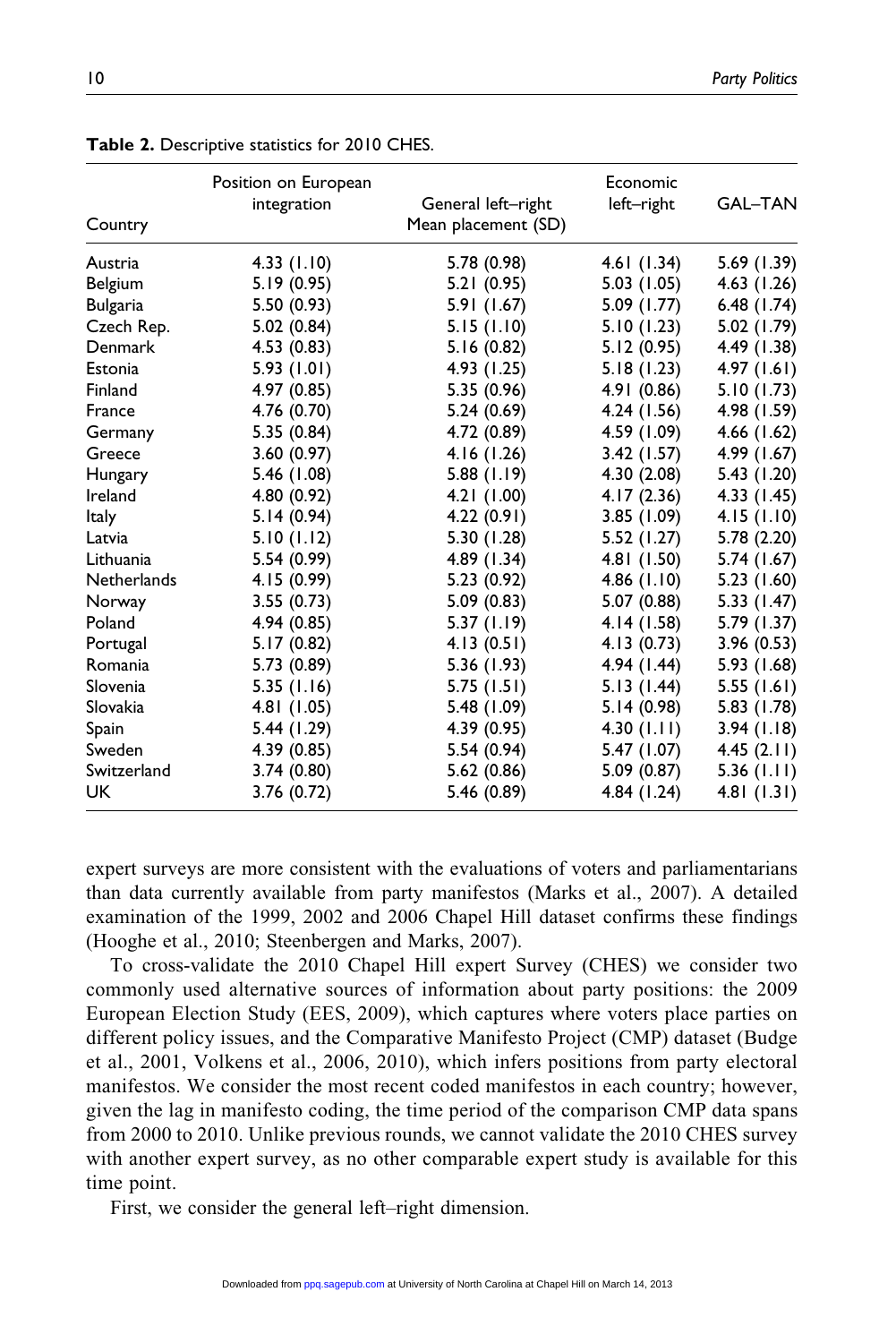|                  |                                  | East and west | West | East |
|------------------|----------------------------------|---------------|------|------|
| <b>CHES 2010</b> | General left-right               | 0.62          | 0.62 | 0.63 |
| <b>EES 2009</b>  | Respondent placement of parties  | 0.61          | 0.61 | 0.60 |
| CMP 2000-10      | Rile                             | 0.49          | 0.49 | 0.49 |
|                  | Eigenvalue                       | 2.31          | 2.35 | 2.27 |
|                  | Proportion of variance explained | 0.77          | 0.79 | 0.76 |

Table 3. Cross-validating party placements on general left–right scale.

Principal Component Analysis. N (East and West) =  $104$ ; N (West) =  $71$ ; N (East) = 33.

The CHES dataset asks experts (Q15): Please tick the box that best describes each party's overall ideology on a scale ranging from 0 (extreme left) to 10 (extreme right).

Using EES, we consider how respondents place parties on the general left–right scale, when asked  $(Q47)$ : How about the  $(Party X)$ ? Which number from 0 to 10, where 0 means left and 10 means right best describes (Party X)?

The CMP dataset provides a left–right measure, called Rile, which combines the proportions of mentions of various political issues related to left–right placement in an additive scale.

Second, we cross-validate party positions on European integration.

The CHES dataset asks (Q1): How would you describe the general position on European integration that the party leadership took over the course of 2010?

EES respondents are asked to place parties on European unification with the following question: ( $O(81)$ : How about the (Party X)? Which number from 0 to 10, where 0 means 'already gone too far' and 10 means 'should be pushed further' best describes (party X)?

For the CMP dataset we derive two measures of EU position: manifesto ratio, which is the ratio of positive EU mentions to the sum of positive and negative EU mentions; and manifesto difference, which is positive minus negative mentions.

Principal component analysis for 104 political parties commonto the three datasets (Table 3, column 1) reveals that a single factor explains almost three-quarters of the variance in positioning on the general left–right scale.<sup>10</sup>The standardized loading of the CHES item is 0.62, and it corresponds particularly closely with the loading on the EES item (0.61). Principal component analysis for the 104 parties common to the datasets on EU positions (Table 4, column 1) explains over two-thirds of the variance. The standardized loading of the CHES item is 0.51. These results are generally consistent if we separate the sample by region.

Table 5 additionally reports the pairwise correlations of the CHES measures with those from the EES and the CMP datasets. The correlation between the CHES general left–right measure and the EES respondent placement of parties on the general left–right is particularly strong (0.89). This is arguably the more appropriate comparison, since it compares almost contemporaneous party placements, while the CMP data includes placements that are as much as a decade removed from the time period measured by CHES.

Overall, the analyses suggest relatively high levels of common structure across the different measures. The 2010 CHES survey produces information that is in line with alternative sources.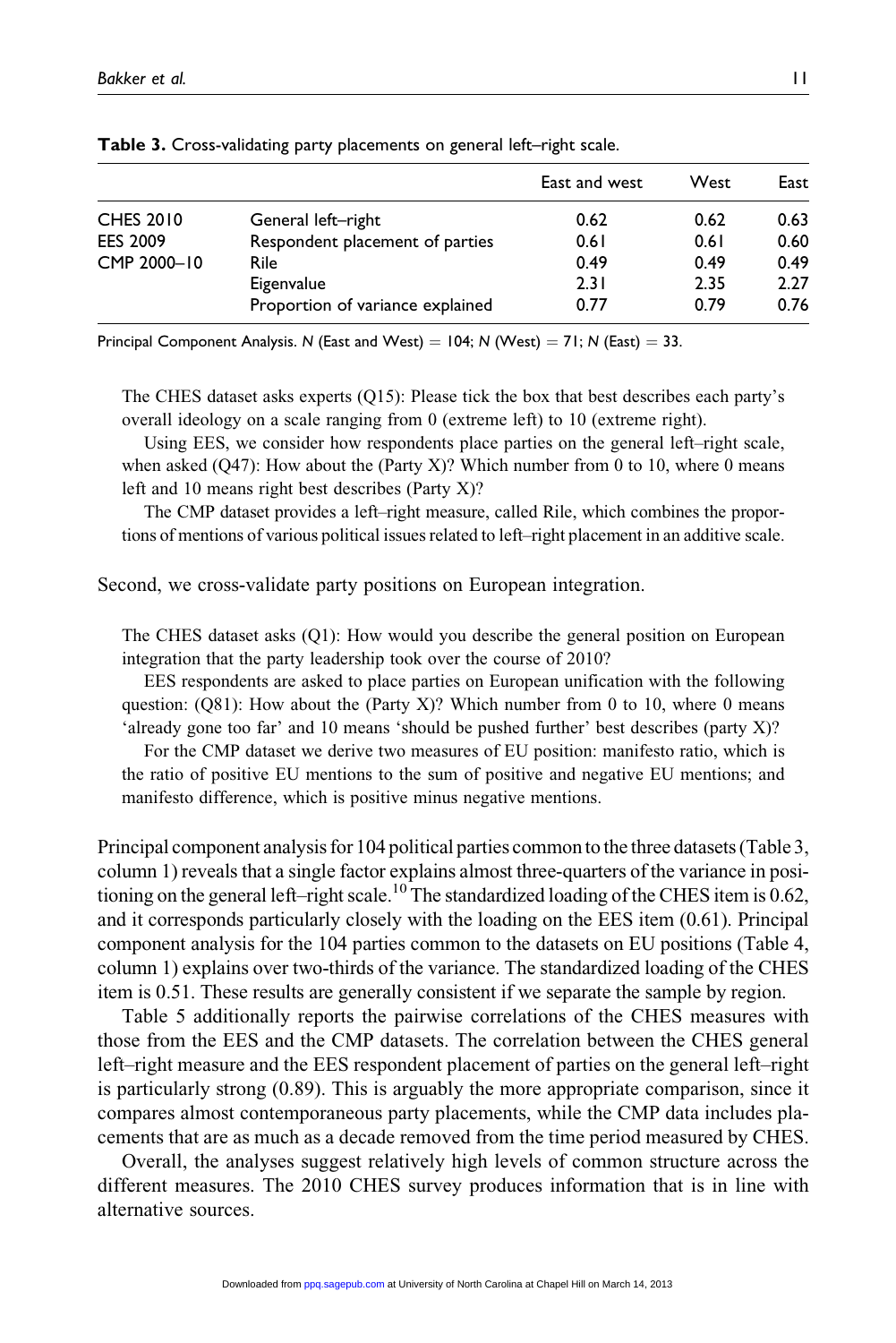|                  |                                    | East and West | West | East |
|------------------|------------------------------------|---------------|------|------|
| <b>CHES 2010</b> | EU position                        | 0.51          | 0.51 | 0.48 |
| <b>EES 2009</b>  | Respondent placement of parties EU | 0.50          | 0.51 | 0.50 |
| CMP 2000-10      | EU difference (positive-negative)  | 0.51          | 0.52 | 0.48 |
| CMP 2000-10      | EU ratio (positive / total)        | 0.47          | 0.46 | 0.54 |
|                  | Eigenvalue                         | 2.77          | 2.89 | 2.23 |
|                  | Proportion of variance explained   | 0.69          | 0.72 | 0.56 |

Principal Component Analysis. N (East and West) =  $104$ ; N (West) =  $71$ ; N (East) = 33.

| <b>Table 5.</b> Placement correlations. |                                                                         |                                        |  |  |
|-----------------------------------------|-------------------------------------------------------------------------|----------------------------------------|--|--|
|                                         |                                                                         | <b>CHES 2010</b><br>General left-right |  |  |
| <b>EES 2009</b><br>CMP 2000-10          | Respondent placement of parties<br><b>Rile</b>                          | 0.886<br>0.575                         |  |  |
|                                         |                                                                         | <b>CHES 2010</b><br><b>EU Position</b> |  |  |
| <b>EES 2009</b><br>CMP 2000-10          | Respondent placement of parties EU<br>EU difference (positive-negative) | 0.747<br>0.590                         |  |  |

CMP 2000–10 EU ratio (positive / total) 0.481

All correlations are significant at the 0.05 level.

# Conclusion

This research note presents information about trends in party positioning and assesses the validity and reliability of the longest running data collection project compiling expert party placements in the European context. As more researchers use CHES data to examine party competition and political representation (e.g. Adams et al., forthcoming; Bakker et al., 2012; Jolly, 2007; Karreth et al., forthcoming; van de Wardt, forthcoming), establishing the validity and reliability of expert placements is of key importance. Our results suggest that CHES data display quite high levels of inter-expert reliability and considerable common structure with different measures. This is good news for scholars aiming to examine the positions of parties on a variety of ideological and policy dimensions in a longitudinal and cross-national perspective.

## Funding

This article has been produced with funding assistance from the European Union and the United States Department of Education. The contents of the article are the sole responsibility of authors and can in no way be taken to reflect the views of the European Union or the United States Government.

## **Notes**

1. The CHES datasets for 1999, 2002, 2006 and 2010 are available online at: www.unc.edu/  $\sim$ hooghe. Estimates of national political party positions on EU and general left–right go back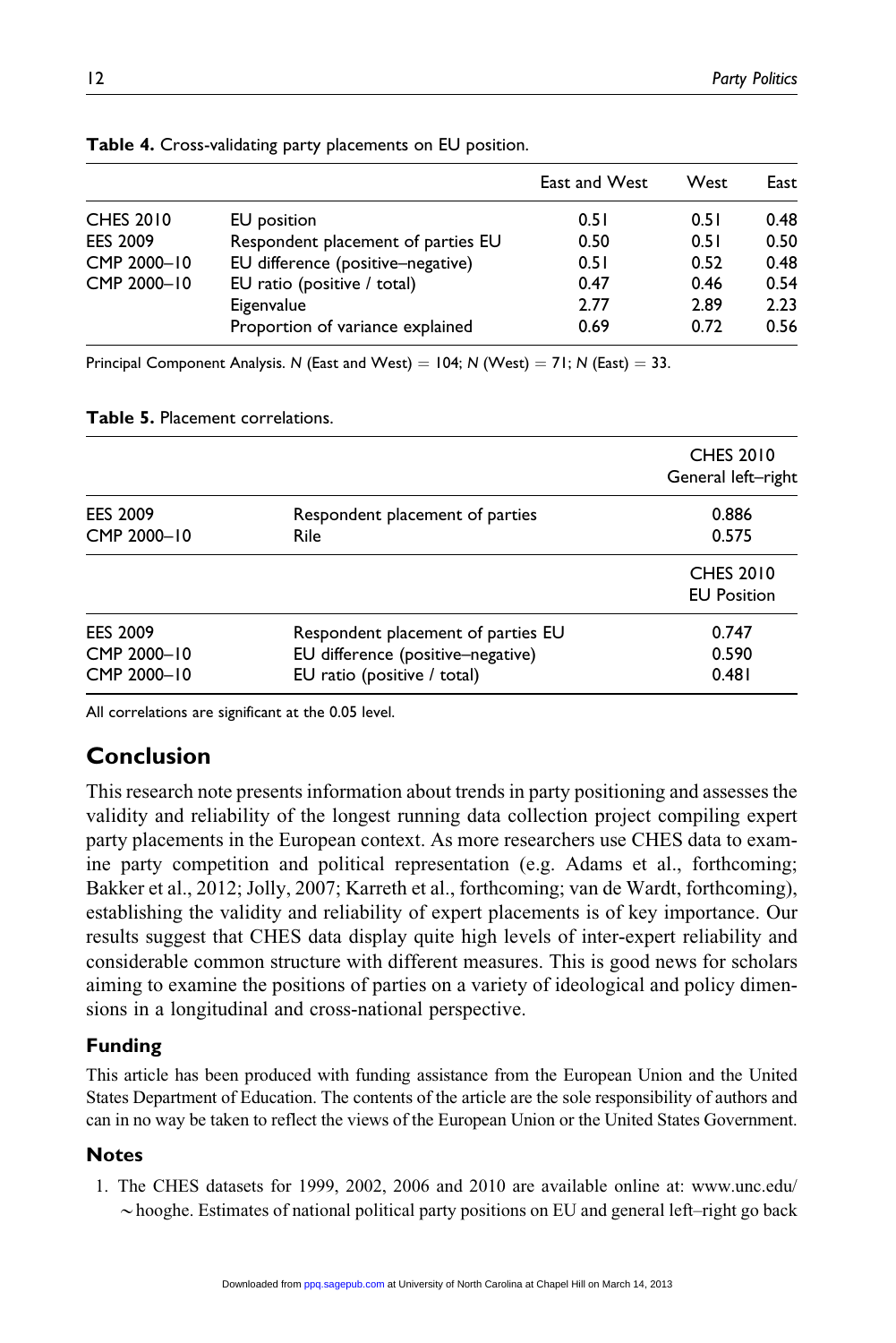to 1984 using precursors to the current CHES data (Ray, 1999) and are available at the website. All surveys were funded by the European Union Center at the University of North Carolina at Chapel Hill.

- 2. Included are political parties that obtain at least 3 percent of the vote in the national election immediately prior to the survey year or that elect at least one representative to the national or European parliament.
- 3. The trend file also includes questions on internal party dissent and the salience of European integration for each party.
- 4. The first two changes meet conventional standards of statistical significance based on independent samples t-tests, treating year as the grouping variable, but the change between 2006 and 2010 is not statistically significant. We computed t-tests for all pairwise comparisons across years for both the EU-14 and the CEECs.
- 5. We also computed weighted means (with parties weighted by vote-share). For the EU-14 these are 5.49, 5.56, 5.46 and 5.32 (from 1999–2010), while for the CEECs they are 5.72, 5.54 and 5.53 for 2002, 2006 and 2010, respectively.
- 6. These dot plots show the mean for each party family, along with a 95 percent confidence interval. In a few party families in the CEEC (e.g. Greens in 2002), there is only one party, so there is no confidence interval.
- 7. The 2010 CHES also asks experts to rate the salience of European integration and internal dissent. Salience has been at a medium–high level throughout the period: on a 4-point scale, around 2.98 in the East and 2.75 in the West. However, dissent on integration follows different trajectories in East and West. In the East, it reached a peak in 2002 with an average score of 3.01, and tapered off to 2.71 in 2010. In the West, dissent increased steadily for nearly all party families. In 1999, the mean level for parties in the West was 1.75 (on an 11-point scale), while in 2010 it reached 2.81. The Socialist Party (PS) in France illustrates this change. In 1999, the dissent score for the PS was 2.50; by 2010 experts placed the party at 5.44. In the West, internal party debate on the EU has become increasingly contentious.
- 8. The plot coordinates for Figure 3 show the conjunction of a party's general left -right position and its EU stance. The line gives the LOWESS fit.
- 9. At least nine experts responded in all but three countries: Ireland, Latvia and Portugal.
- 10. Table 3 presents unweighted factor loadings. We also conducted the analysis weighting for parties' vote-share with substantively identical results.

#### **References**

- Adams J, Ezrow L and Leiter D (Forthcoming) Partisan sorting and niche parties. Western European Politics.
- Bakker R, Jolly S and Polk J (2012). Complexity in the European party space: Exploring dimensionality with experts. European Union Politics 13(2): 219–245.
- Benoit K and Laver M (2006) Party Policy in Modern Democracies. London: Routledge.
- Budge I, Klingemann H, Volkens A, Bara J and Tanenbaum E (2001) Mapping Policy Preferences. Estimates for Parties, Electors, and Governments 1945–1998. New York: Oxford University Press.
- European Election Study (EES) (2009) European Parliament Election Study 2009 [Voter Study and/ or Candidate Study, and/or Media Study, and/or Euromanifesto Study and/or Contextual Data], [Advance/Final] Release, DD/MM/2010. Available at: www.piredeu.eu (accessed 3 June 2012).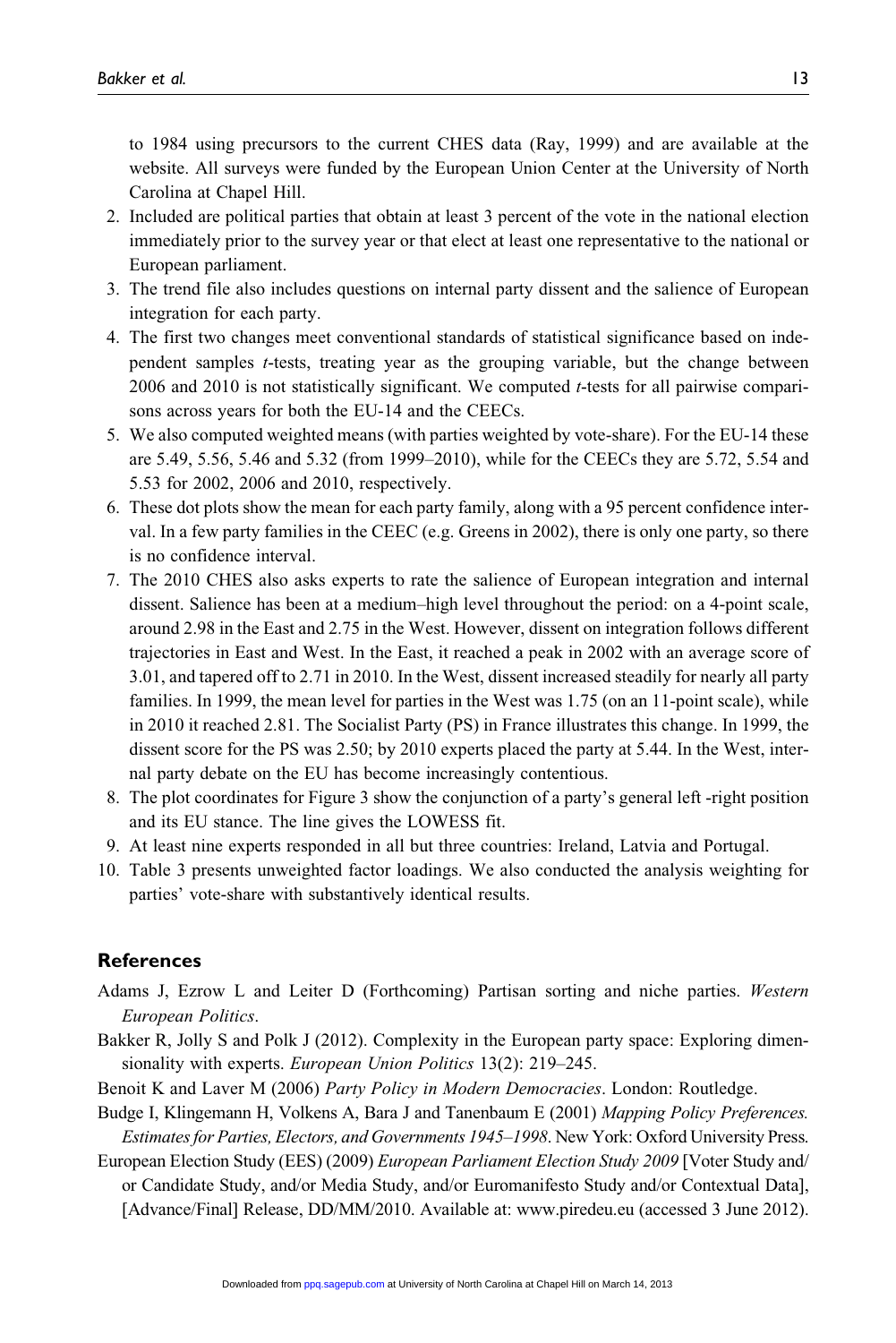- Hooghe L, Marks G and Wilson CJ (2002) Does left/right structure party positions on European integration? Comparative Political Studies 35(8): 965–989.
- Hooghe L, Bakker R, Brigevich A, de Vries C, Edwards E, Marks G, Rovny J, Steenbergen M and Vachudova M (2010) Reliability and validity of measuring party positions: The Chapel Hill Expert Surveys of 2002 and 2006. European Journal of Political Research 49(5): 687–703.
- Jolly S (2007) The Europhile fringe? Regionalist party support for European integration. European Union Politics 8(1): 109–130.
- Karreth J, Polk J and Allen C (Forthcoming) Catch-all or catch and release? The electoral consequences of Social Democratic parties' march to the middle in Western Europe. Comparative Political Studies.
- Marks G, Hooghe L, Steenbergen MR and Bakker R (2007) Cross-validating data on party positioning on European integration. *Electoral Studies* 26(1): 23–38.
- Marks G, Hooghe L, Nelson M and Edwards E (2006) Party competition and European integration in East and West. Different structure, same causality. Comparative Political Studies 39 (March): 155–175.
- Netjes C and Binnema HA (2007) The salience of the European integration issue: Three data sources compared. Electoral Studies 26(1): 39–49.
- Ray L (1999) Measuring party orientation towards European integration: Results from an expert survey. European Journal of Political Research 36(6): 283-306.
- Rohrschneider R and Whitefield S (2009) Understanding cleavages in party systems: Issue position and issue salience in 13 postcommunist democracies. Comparative Political Studies 42(2): 280–313.
- Steenbergen M and Marks G (2007) Evaluating expert surveys. European Journal of Political Research 46(3): 347–366.
- Whitefield S, Vachudova MA, Steenbergen M, Rohrschneider R, Marks G, Loveless P and Hooghe L (2007) Do expert surveys produce consistent estimates of party stances on European integration? Comparing expert surveys in the difficult case of Central and Eastern Europe. Electoral Studies 26(1): 50–61.
- van de Wardt M (Forthcoming) Putting the damper on: Do parties de-emphasize issues in response to internal divisions among their supporters? Party Politics.
- Volkens A, Klingemann H, Bara J, Budge I and McDonald M (2006) Mapping Policy Preferences II. Estimates for Parties, Electors, and Governments in Eastern Europe, European Union and OECD 1990–2003. New York: Oxford University Press.
- Volkens A, Lacewell O, Regel S, Schultze H and Werner A (2010) The Manifesto Data Collection. Manifesto Project (MRG/CMP/MARPOR). Available at: http://manifestoproject.wzb.eu/ [Accessed 6 May 2011].

#### Author Biographies

Ryan Bakker is Assistant Professor of Political Science atthe University of Georgia. His researchinterests include party politics and public opinion in the European Union and quantitative research methodology. He has recently published in Political Analysis, European Union Politics, and Electoral Studies.

Catherine de Vries is a Professor of European Politics in the Department of Politics and International Relations at the University of Oxford and a fellow of Lincoln College. Her research spans a